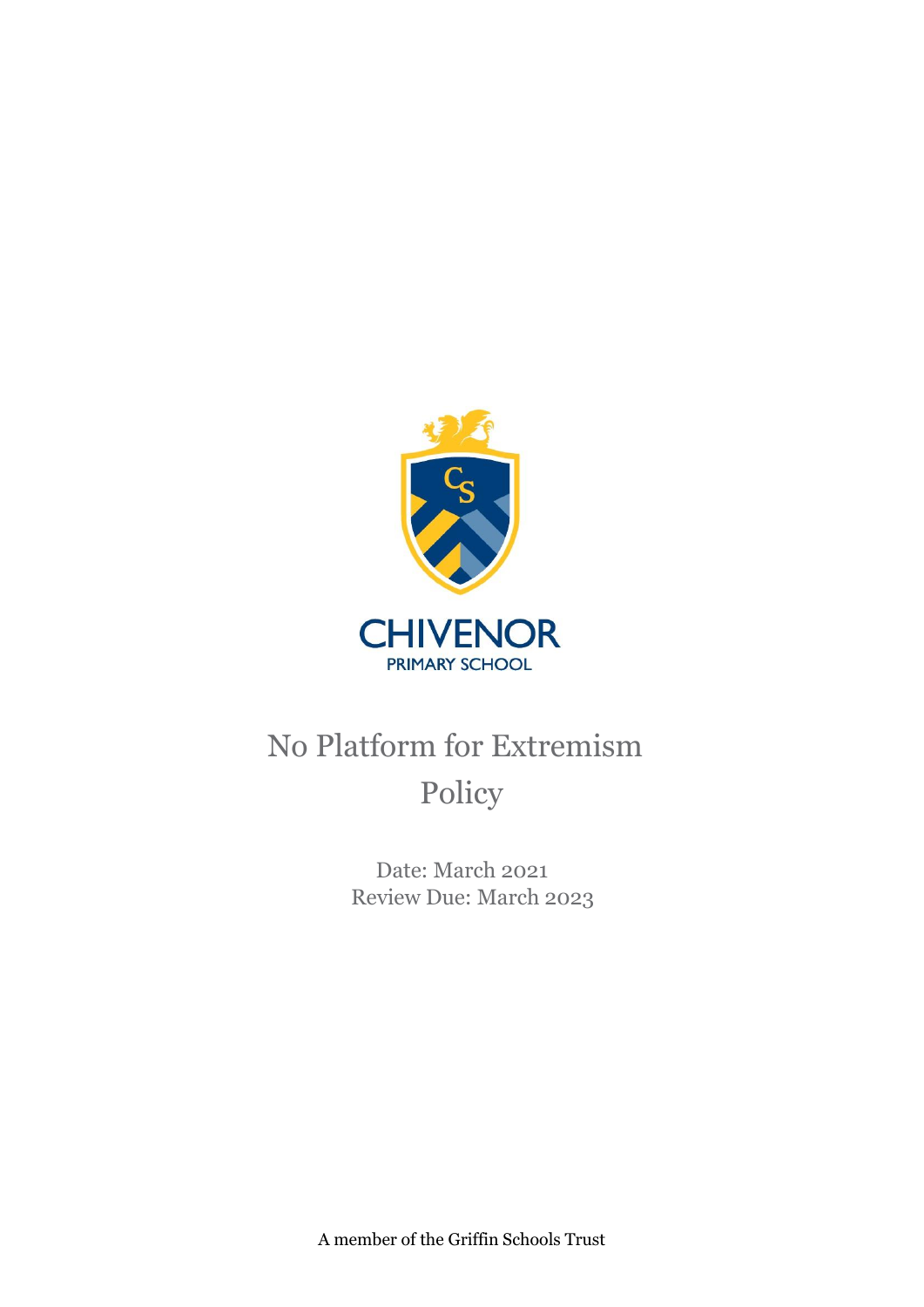

# Introduction

This ''No Platform Policy'' aims to ensure that Chivenor Primary School balances the right of freedom of speech against the potential use of its facilities for the promotion of extremist ideological, religious or political beliefs. In this context beliefs are considered to be extremist if they include the expression of racists or fascists views; if they incite hatred based on religious interpretation, ideology or belief; or if they promote discrimination on the grounds of political opinion, age, colour, disability, ethnic or national origin, gender, marital status, race, religion or sexual orientation.

## **Definitions**

"Extremism" is defined by the Government in the Preventing Strategy as:

"Vocal or active opposition to fundamental British Values, including democracy, the rule of law, individual liberty and mutual respect and tolerance of different faiths and beliefs. We also include in our definition of extremism calls for the death of members of our armed forces, whether in this country or overseas.

Not every part of this definition has to be satisfied for a particular individual or organisation to be regarded as extremist."

The Equality Act 2010 prohibits discrimination, harassment or victimisation on the basis of the "protected characteristics". These are:

- Age;
- Disability;
- Gender reassignment;
- Marriage and civil partnership;
- Pregnancy and maternity;
- Race;
- Religion or belief;
- Sex; and
- Sexual orientation

The Terrorism Act 2000 establishes a list of "proscribed organisations". These are organisations that the Home Secretary believes are concerned in terrorism. It is an offence to belong to a proscribed organisation or to invite support for a proscribed organisation. This includes arranging, managing or addressing a meeting that is intended to support the activities of a proscribed organisation.

A list of proscribed organisations and full details of the proscription offences can be found at –

[https://www.gov.uk/government/uploads/system/uploads/attachment\\_data/file/322142/2](https://www.gov.uk/government/uploads/system/uploads/attachment_data/file/322142/20140620-List_of_Proscribed_organisations_WEBSITE.pdf) [0140620-List\\_of\\_Proscribed\\_organisations\\_WEBSITE.pdf](https://www.gov.uk/government/uploads/system/uploads/attachment_data/file/322142/20140620-List_of_Proscribed_organisations_WEBSITE.pdf)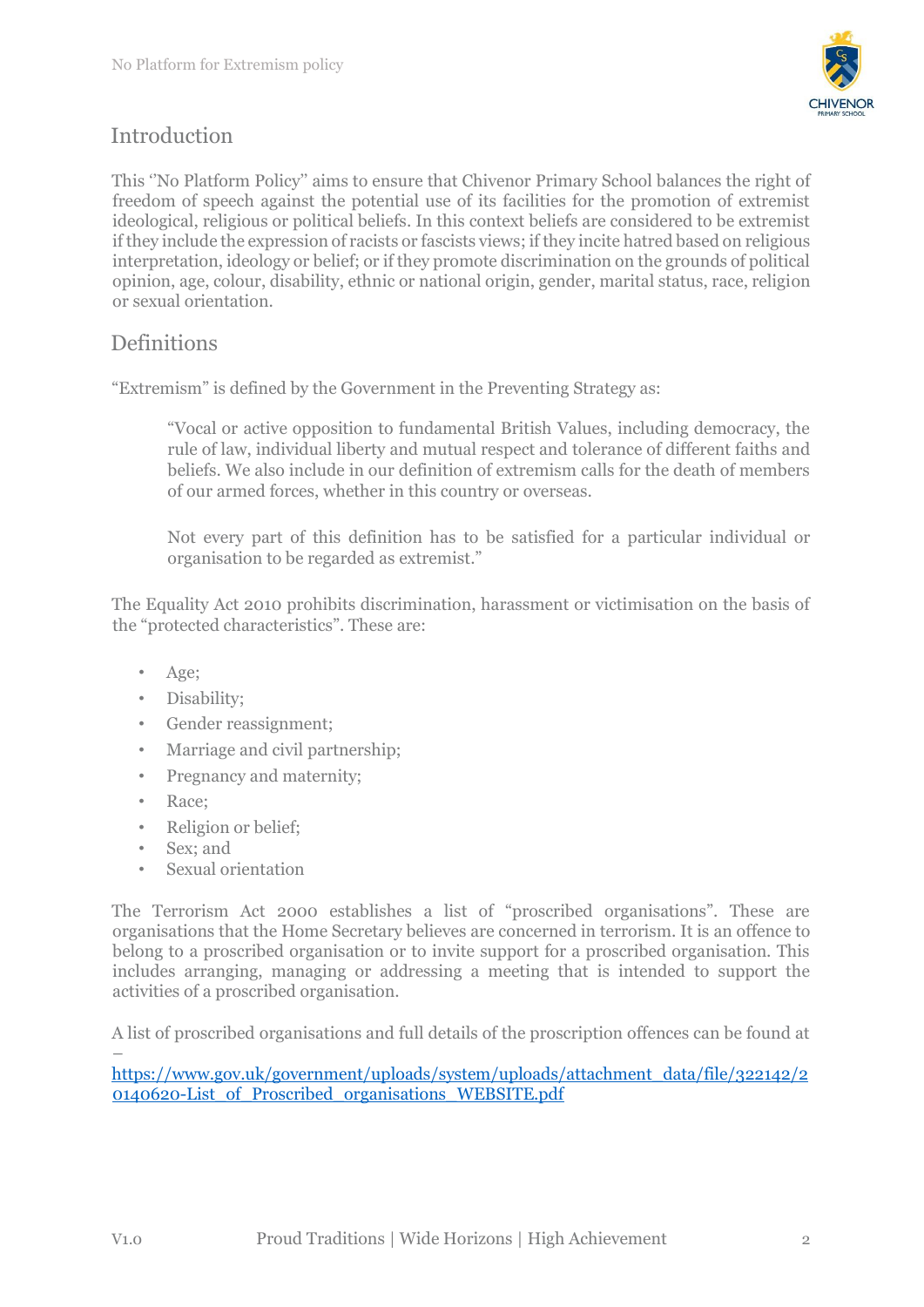



The principles on which this policy is based are –

- No person may use the facilities of Chivenor Primary School to express or promote extremist ideological, religious or political views.
- No person may use the facilities of Chivenor Primary School to express or promote discriminatory views in relation to the protected characteristics listed in the Equality Act 2010.
- Chivenor Primary School will not allow the use of its facilities by any group or organisation that is proscribed by HM Government.

## Electronic Communication

Chivenor Primary School will not allow the use of the school website, IT facilities or information management processes to:

- Promote discriminatory views in relation to the protected characteristics listed in the Equality Act 2010;
- Promote or glorify terrorism; or
- Promote extreme ideological, religious or political beliefs

The school has a right to exercise control over all activities on its IT facilities, including electronic communications associated with the name of the school and use of school equipment to access external resources. This includes the right to monitor the use of school resources.

#### Written and Printed Communication

Chivenor Primary School has the right to exercise control over the content of any written or printed material that identifies itself as associated with the school. It will not allow the use of its facilities in the production of such material, or permit the use of its name, or any identifying marks relating to the school, in such material, if that material appears to

- Promote discriminatory views in relation to the protected characteristics listed in the Equality Act 2010;
- Promote or glorify terrorism; or
- Promote extreme ideological, religious or political beliefs.

#### Use of buildings, Facilities and Property

In deciding whether to allow any group or organisation to make use of its own buildings, facilities and property Chivenor Primary School will take into account the views, policies and objectives of that group or organisation and may refuse on the grounds that these are incompatible with the policies and objectives of the school. In particular, access will be refused if it appears likely that the proposed activity would promote extremist Ideological, political or religious beliefs.